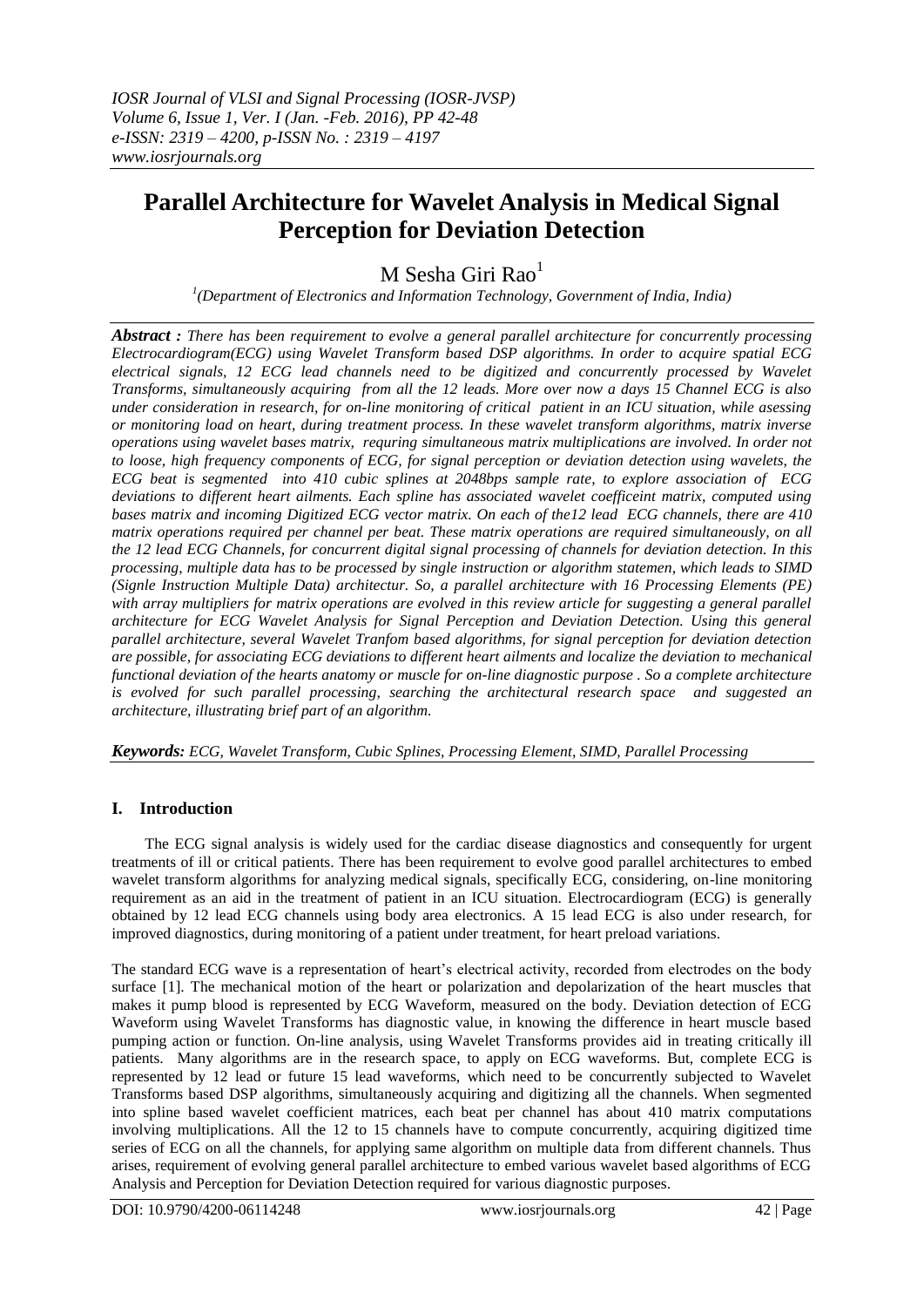#### **II. Wavelet Transform Principles**

Unlike Short Time Fourier Transforms (STFT) meant for stationary waves, Wavelet Transforms provide both time and frequency resolution of interest in processing wavelets. It is possible to have temporal and frequency spectral information in the form of coefficients, simultaneously, so it is suited for determining characteristic points of non stationary and fast transient signals, such as ECG signals. This feature is suitable to distinguish the ECG signal from noise and interferences. The wavelet method decomposes a time variant signal into several components having various scales or resolutions. A suitable time and frequency limited wavelet is chosen as the "mother wavelet". By scaling and shifting the mother wavelet, a family of functions called "daughter" wavelets is generated. For small value of the scale factor, wavelet is constructed in the time domain and gives information about fine details of signals. Therefore a global view of the signal is obtained by the scale factor large value. The wavelet transform of a time signal at any scale is the convolution of the signal and a time-scaled daughter wavelet.

Essentially, there are two types of wavelet decompositions: continuous wavelet transforms and the non redundant ones such as orthogonal, semi-orthogonal, or bi-orthogonal wavelet bases [2]. The first type is preferable for feature extraction because it provides for a description that is truly shift-invariant. The second type is preferable for data reduction, or when the orthogonality of the representation is an important factor. However, the choice between these types of decompositions has to take into account computational considerations, too. A decomposition in terms of wavelet bases using Mallat fast algorithm is typically orders of magnitude faster than a redundant analysis, even if the fastest available algorithms are used [3], [4] in image domain applications.

As the aim of this paper is to evolve a general parallel architecture for suggesting, fast parallelized algorithm based on non redundant wavelet decompositions is important. To determine the best wavelet function to be used, the ECG signal properties have been studied, such as the shape and the time localization of events. Temporal signal shape is an important parameter, so orthogonal wavelets are unsuitable to be used. In fact they are unable to provide symmetry in the time domain and they introduce non-linear phase shift. The signal shape is maintained if the phase shift is linear. Thus the wavelet to be adopted should be a symmetrical function [5]. spline wavelets have properties satisfying the previous requirements. The higher order spline wavelet results, in very close to corresponding segment representation of ECG wave, which is always desirable. Higher order spline wavelet has larger coefficient series or matrix leading to more computational time consumption. Therefore, the cubic spline wavelet is assumed to have an order high enough for ECG application in order not to loose high frequency components required for deviation detection for diagnostic purpose. Traditional wavelet theory [6] and corresponding algorithms, consider a decomposition suitable for single channel ECG that does not concurrently compute wavelet coefficient matrices 410 no.s per heart beat per channel, simultaneously acquiring all the 12 to 15 ECG channels, for deviation detection, to pinpoint or localize to a specific heart ailment, for on line diagnostic purposes. So, the novel computational techniques, such as parallel processing, concurrent programming evolving suitable architecture is required, choosing from the architectural research space. The Mallat algorithms for parallelized filter bank design have been used in [7]. The algorithm generates a set of parallelized perfect-reconstruction filter banks for an arbitrary number of end-nodes of a traditional tree structure [8]. This parallel architectural design evolution review, is in continuation to the work on Wavelet Transforms researched for Deviation detection of frequency domain ECG Signals, digitized as time series [9] and are considered for embedding in the general architecture evolved for usage of such Wavelet Transform based computations, for further future diagnostic research purposes.

### **III. Parallel Architecture for ECG Digital Signal Processing**

In ECG there are 12 Channels for acquisition, Lead I, Lead II, Lead III, aVR, aVL, aVF,  $V_1$ ,  $V_2$ ,  $V_3$ ,  $V_4$ ,  $V_5$ ,  $V_6$ . If, these 12 Channels have to be digitized and subjected to Wavelet Transforms concurrently, acquiring simultaneously, parallely Wavelet Transforms have to be computed, in on-line ECG systems for monitoring and detection purposes. In the algorithm [3], the heart beat period is approximately segmented into 410 splines and the corresponding coefficient matrices for each spline have to be computed per beat for all the channels, approximately in less than a second period at a heart beat of around 72 beats per second. Such continuous monitoring of ECG for deviation analysis need Parallel Architectures, to extract ECG features such as 'P', 'QRS','T','U' waves and detect deviations in these waves. Unlike in general parallel configuration, 12 Analog to Digital Converters (ADC) also need to be incorporated in the Architectural Design.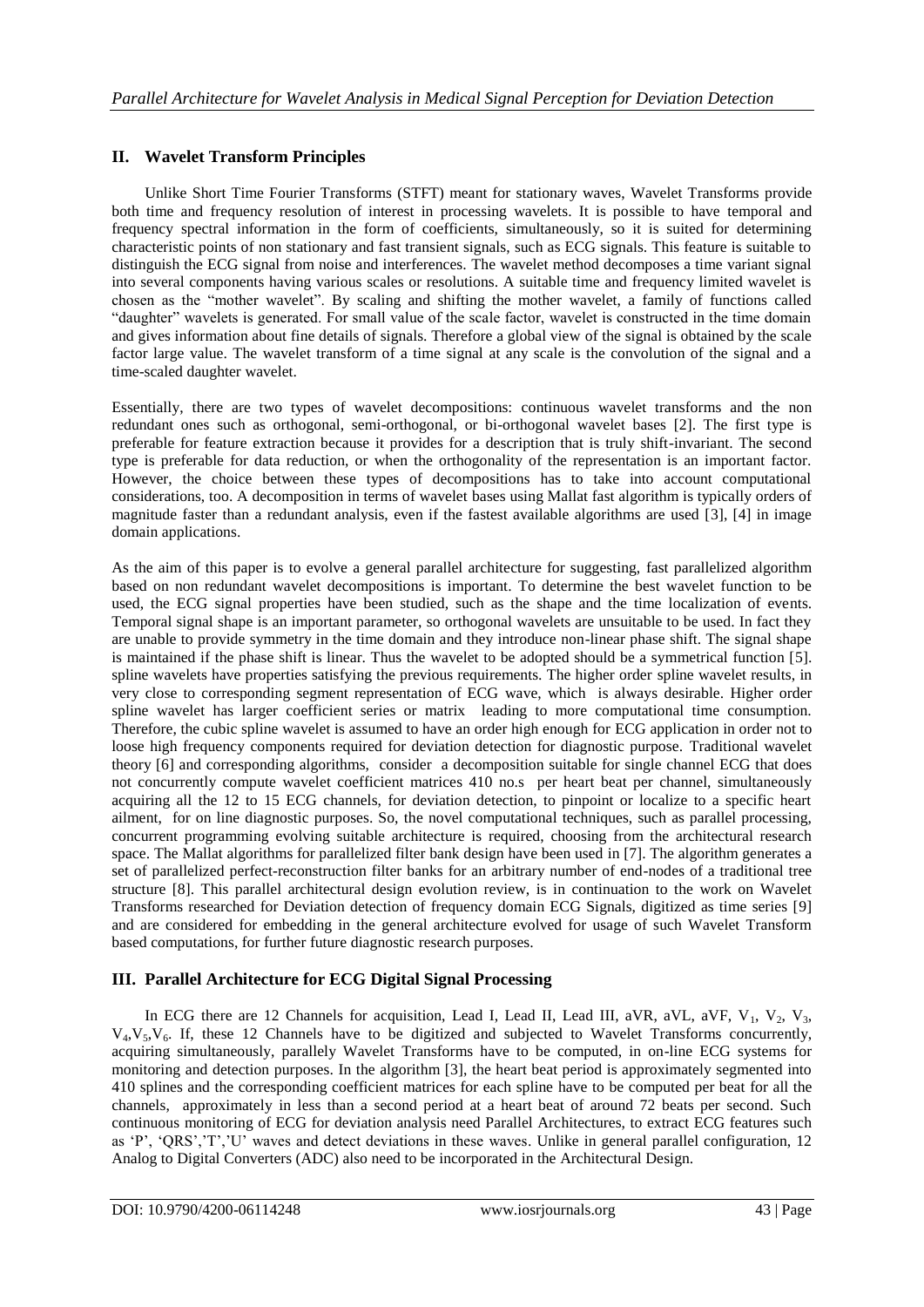#### **IV. Single Instruction Multiple Data (SIMD)**

There are mainly four parallel configurations available in the parallel processing domain: they are Single Instruction Single Data (SISD), Single Instruction Multiple Data (SIMD)[10], Multiple Instruction Single Data (MISD), Multiple Instruction Multiple Data (MIMD). In the present ECG systems, there are 12 Channels, where as in the future ECG systems under research, 15 Channels are likely, for concurrent and simultaneous processing. In addition to keeping a Processing Element (PE) per channel a PE is also required for front end jobs.



Figure 1 SIMD (Single Instruction Multiple Data)

Analog Signal from every channel is converted to a time series, using around 12 to 15 Analog to Digital Converters at the pre stage of the parallel processing. ECG processing is by Wavelet Transforms, executed by Parallel Processing Elements (PEs) in the architecture. The PEs need to concurrently execute, the same instruction in the case of M/c code concurrently on Multiple Data obtained via ADCs or M/c code equivalent to same statement in the case of Parallel Pascal or 'C'. Multiple Data from multiple channels appear to the same processor instructions, in all the Wavelet Transform PEs.

So, out of all the general parallel processing configurations, Single Instruction Multiple Data (SIMD) shown in Figure 1 suite the ECG processing application for deviation detection based on Wavelet Transformations, for on line diagnostic purpose.

#### **V. Parameters of trade off for Parallel Processing Architecture Design**

- Principle of Operation
- Processing Array
- Processing Element (PE) Design
- Parallelism Vs Machine Parallelism
- Input/Output Design for Arrays
- Parallel languages available for the arrays

Based on the above design logic, the principle of operation chosen is SIMD: Single Instruction (of ECG Processing) Multiple Data (Operated on multiple Digitized data from 12 or 15 ECG Channels). The chosen ECG Processor, i.e SIMD processor has a single Control Unit, reading instructions pointed to by a single ECG Program Counter (PC), decoding them and sending control signals to the Processing Elements (PEs) of the ECG Processor Array. Data are to be supplied to and derived from the Processing Elements (PEs) by a memory with as many data paths as PEs. So, after the trade off, two dimensional mesh connected Processing Array configuration with 16 ECG PEs for embedding DSP wavelet transform software are chosen as shown in the Figure 2 below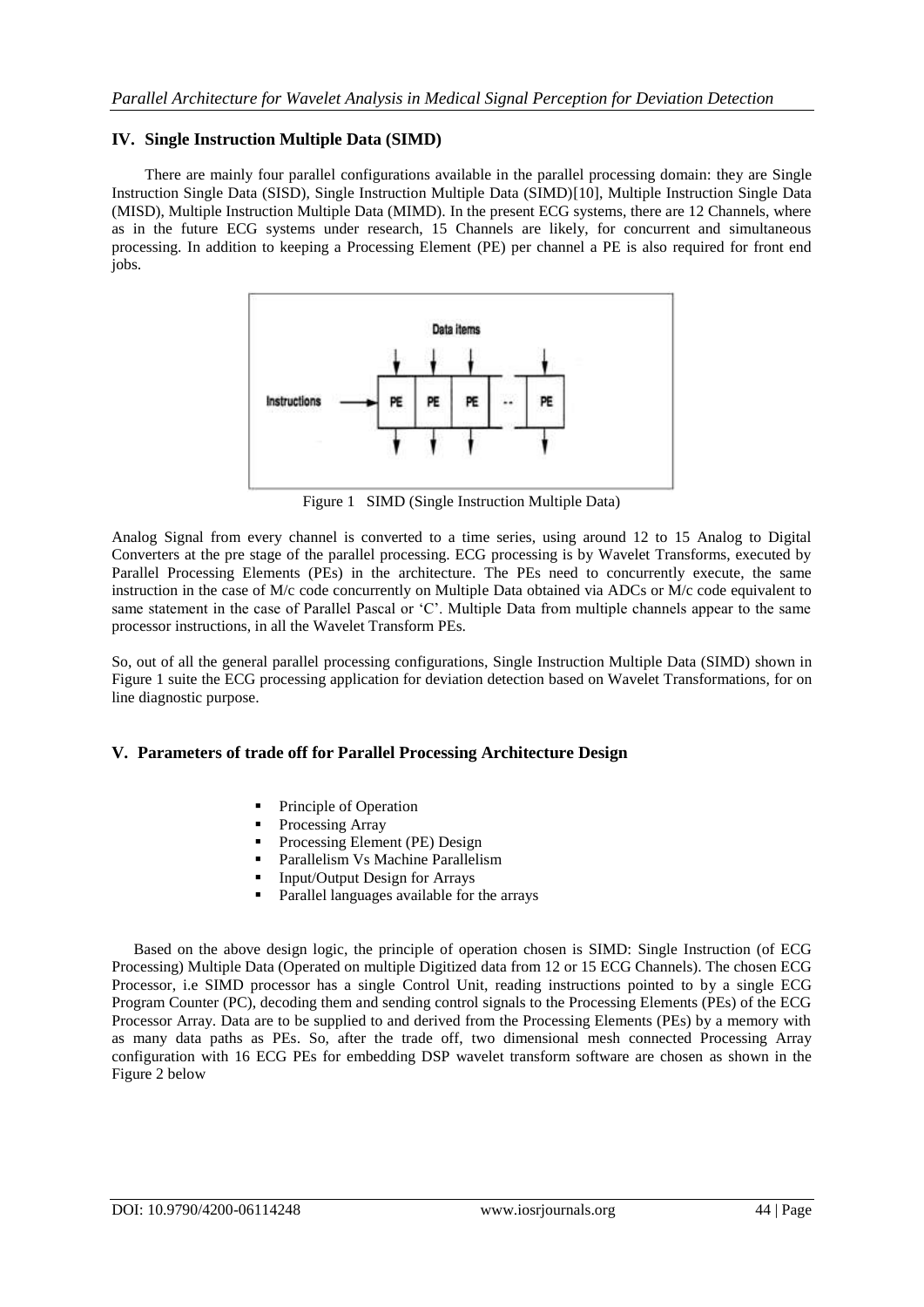

Figure 2: 16 PEs Parallel Array configuration for ECG Digital Signal Processing

In the above parallel configuration lower edge is connected to upper edge and left edge is connected to right edge. In the trade off between processing capacity and parallelism, it is going for less processing power for ECG processing and more size of the array, i.e how one to one PEs are chosen as per number of channels and a front end processor, i.e 16 no.s of PEs, considering maximum number of channels possible in ECG. In ECG processing, as the incoming channels provide, time series, after digitization (i.e after ADC stage), the natural choice in the design architecture is Bit-Serial Processors as PEs with more parallelism in the array.

#### **VI. Processing Element Design**

The Processing Element design has a trade off, between embedding a 32 Bit Floating Point processor[10][11] for matrix computations involved in Wavelet Transformations or Bit Serial Multiplier, depending on parallel language support and VLSI real estate and cost. Bit Serial Multiplier occupies less design space and less costly. Signal processing through Wavelet Transformations need faster multiplication units. So, enhanced Bit Serial PEs with Bit Serial Multiplication units, suite ECG Processing architecture. Simple Bit-Serial processor has the drawback of growth of multiplication time quadratically with the data width. The configuration chosen for the design is shown below in Figure 3, does the bit-serial multiplication in no more than, what is needed to read the operands bit by bit.



Figure 3: Bit Serial multiplier for PEs of ECG Processing

This method of multiplication is based on a carry-save adder technique that requires as many full adders as the data width. In the multiplier of each ECG Processing Element, there will be 32 Full adders to make 32 Bit multiplication operations. It operates by first shifting in, the multiplicands, most significant bit first, into the array of "M" flip-flops. The bits of the multiplier are then successively applied to the input, least significant bit first and the product bits appear at the output, also least significant bit first.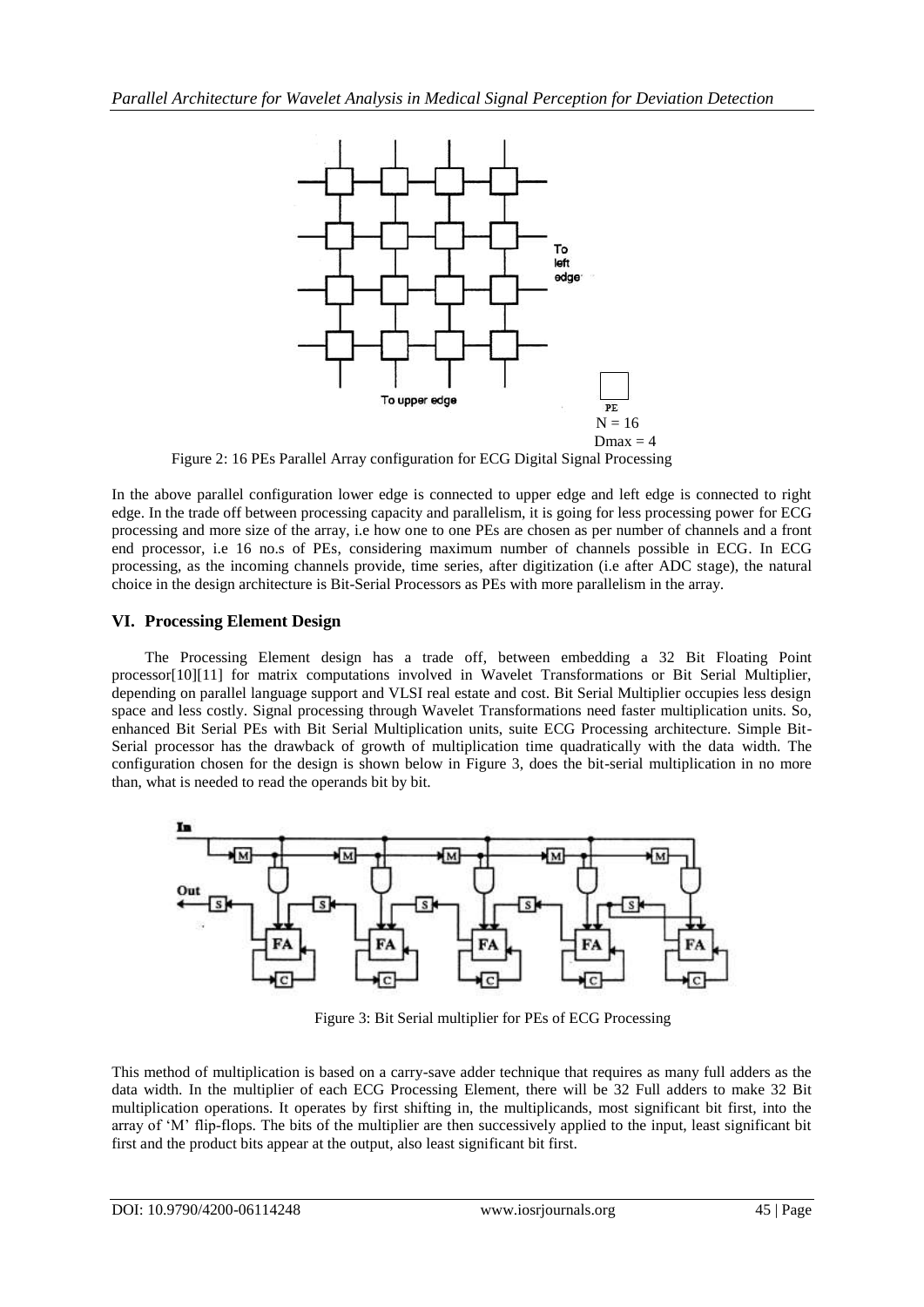#### **VII. Parallelism Vs Machine Parallelism**

SIMD Processor array require, the ECG Signal processing problem to expose, atleast the same degree of parallelism as the array, to achieve highest efficiency. One to One parallelism, which may imply difficulties or overhead, concerning communication between processors and I/O is not required in ECG Wavelet Processing tasks, as concurrent and simultaneous computing of large matrices in all the channels is involved in only the first 250 ms of beat to beat interval.

#### **VIII. Input/output Design for SIMD array**

In order to obtain a well balanced architecture, the design of the I/O system is as important as the design of Processing Elements (PEs) and array topology. Input/Output design is discussed below in terms of different classes of data formats required.

Conventional format: ECG Signal Data processing is by using the traditional data format used in conventional computers

Processing format: Bit-Plane format is the processing data format of arrays with Bit-Serial PE

Application format: It is the format of ECG Data

The Design of I/O system is such that to serve as an interface between the different formats indicated above at various stages of processing. In real time applications, with processor arrays directly connected to input and output devices, the interface between the application data format and the processing format is most important. Transfer between word at a time of the front end processor and the processing array must be efficient. The chosen design for I/O is as shown in the Figure 4 below.



Figure 4: Input/Output Design Structure of ECG Processing System for common memory configuration

A set of 8-Bit I/O Registers (shift registers) is connected to the Memory Array, one register per memory word. The I/O registers can be read or written from the Front-End Processor, in the conventional word at a time format. A data input process can be divided into two phases: one to fill the I/O registers from the Front-End or I/O Processor, one to shift the contents portion of the I/O registers and in to any field of the Memory Array. The first phase needs one write cycle of the Front-End or I/O Processor to transfer 8 bits, the second phase requires 8 Memory Array write cycles in each of which an entire bit-slice is transferred. In the case of inter Processor Element (PE) communication, the same I/O design scheme without addressing of the I/O registers, data is shifted in and out of the registers or Bit-Serial communication, which also exists in the configuration or the architecture.

#### **IX. Data Flow in the Parallel Machine for Wavelet Coefficient or Transform Matrix computations**

There are Analog to Digital Converters to receive ECG from the 12 leads or channels. 12 Channels are connected to 12 PEs in a 12 Channel ECG, 15 Channels are connected to 15 PEs in a 15 Channel ECG. Every 5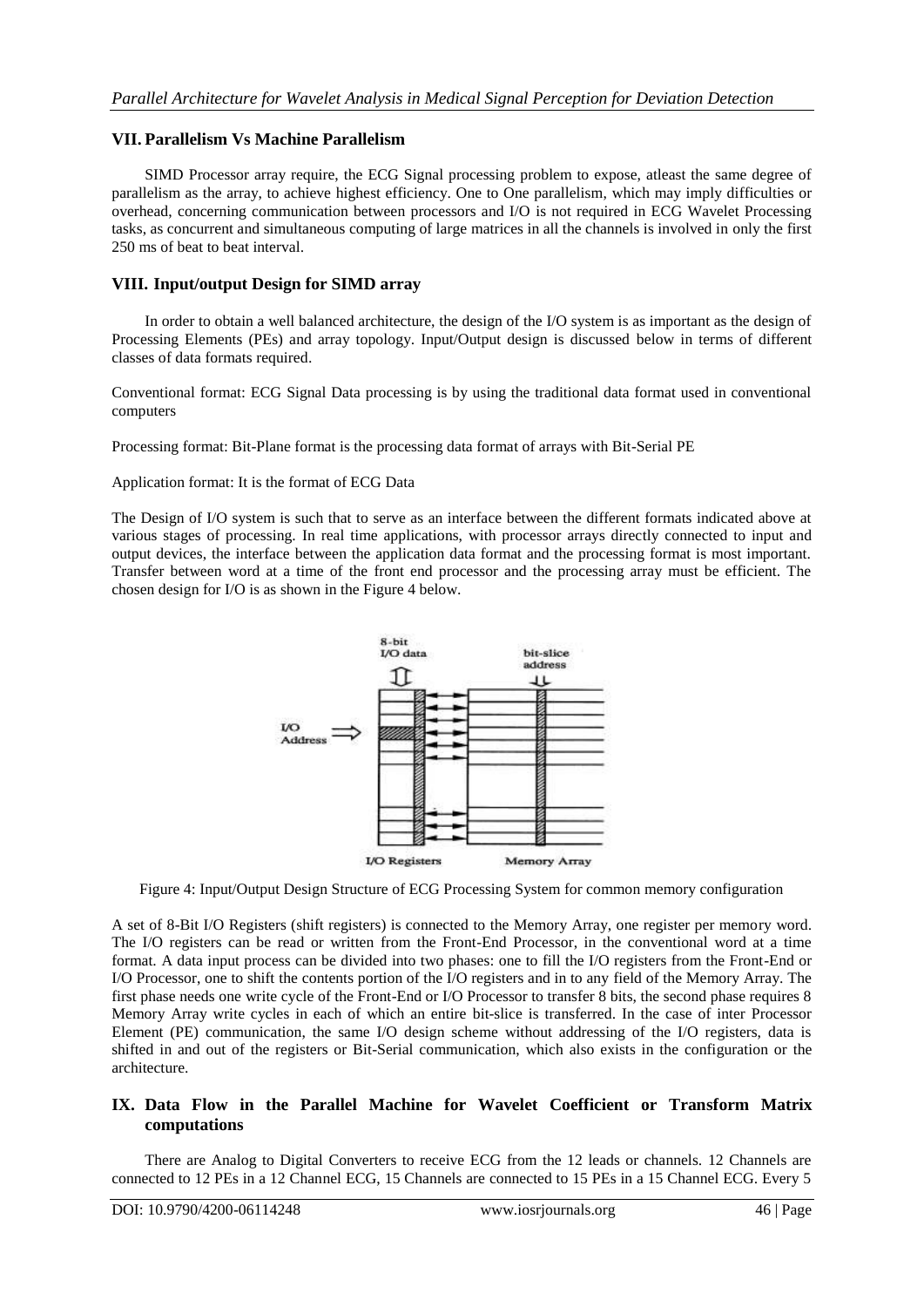to 8 equidistant samples provide a cubic spline coefficient matrix with the support of a Bases function and a matrix inverse computation. About 410 matrices per heart beat are computed per channel per PE of the parallel machine. The overall architecture and data flow within the architecture is as shown in Figure 5 below



Figure 5: Architecture of ECG processing parallel machine with embedded Digital Signal Processing based on Wavelet Transform algorithms for deviation detection

### **X. Wavelet Analysis Methodology**

As the article is intended for evolving the above suggested architecture, the following illustrative steps of part of the algorithm are briefly indicated here, from our publication on Wavelet Analysis methodology [3], to indicate embedded Wavelet Transforms for such general parallel architectures.

Inverse of a Matrix  $A = Adj A/det A$ , Adj  $A = [Cofactor A]^{T}$ 

In the Wavelet Analysis methodology of [3] the Transpose of Cofactor Matrix, to obtain inverse of 410 matrices required, for further computations of wavelet coefficient matrix is computed in two steps as indicated below, where va[0] to va[3], vtmp[0] to vtmp[3] and vaT[0] to vaT[3] are respective illustrative variables.



Parallel "C" and Parallel Pascal are available for some of the architectural space or configurations, for developing parallel algorithms, wherever task scheduling is required for configuration deviations, for design and cost trade off at the time of implementation, front end processor is expected to play the scheduling role, which appears to be optimal solution for ECG parallel processing architecture.

### **XI. Conclusion**

In this review article, a complete general parallel architecture to embed algorithms of Wavelet Transforms for deviation detection of ECG is evolved, for online medical applications, in continuation to our research work, done on spline based Wavelet Transform [3], for diagnostic purpose. The suggested architecture, supports in evolving various Wavelet Transform based digital signal processing algorithms for online ECG diagnostics, to associate, deviations in ECG electrical waveform with deterioration in the specific anatomical function of heart,